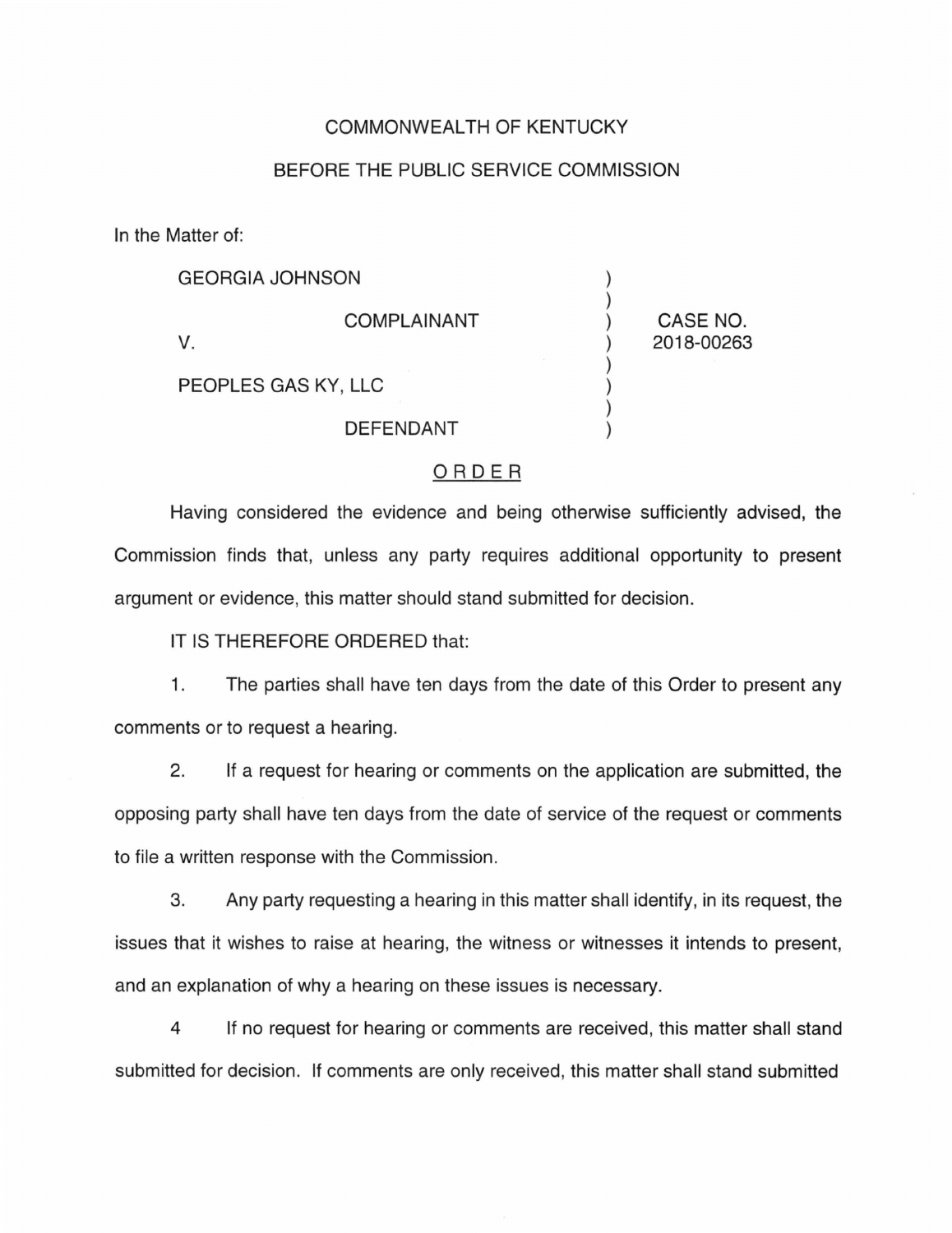upon the Commission's receipt of the opposing party's response thereto or the expiration of time to file said response, whichever occurs first.

## [REMAINDER OF PAGE INTENTIONALLY LEFT BLANK]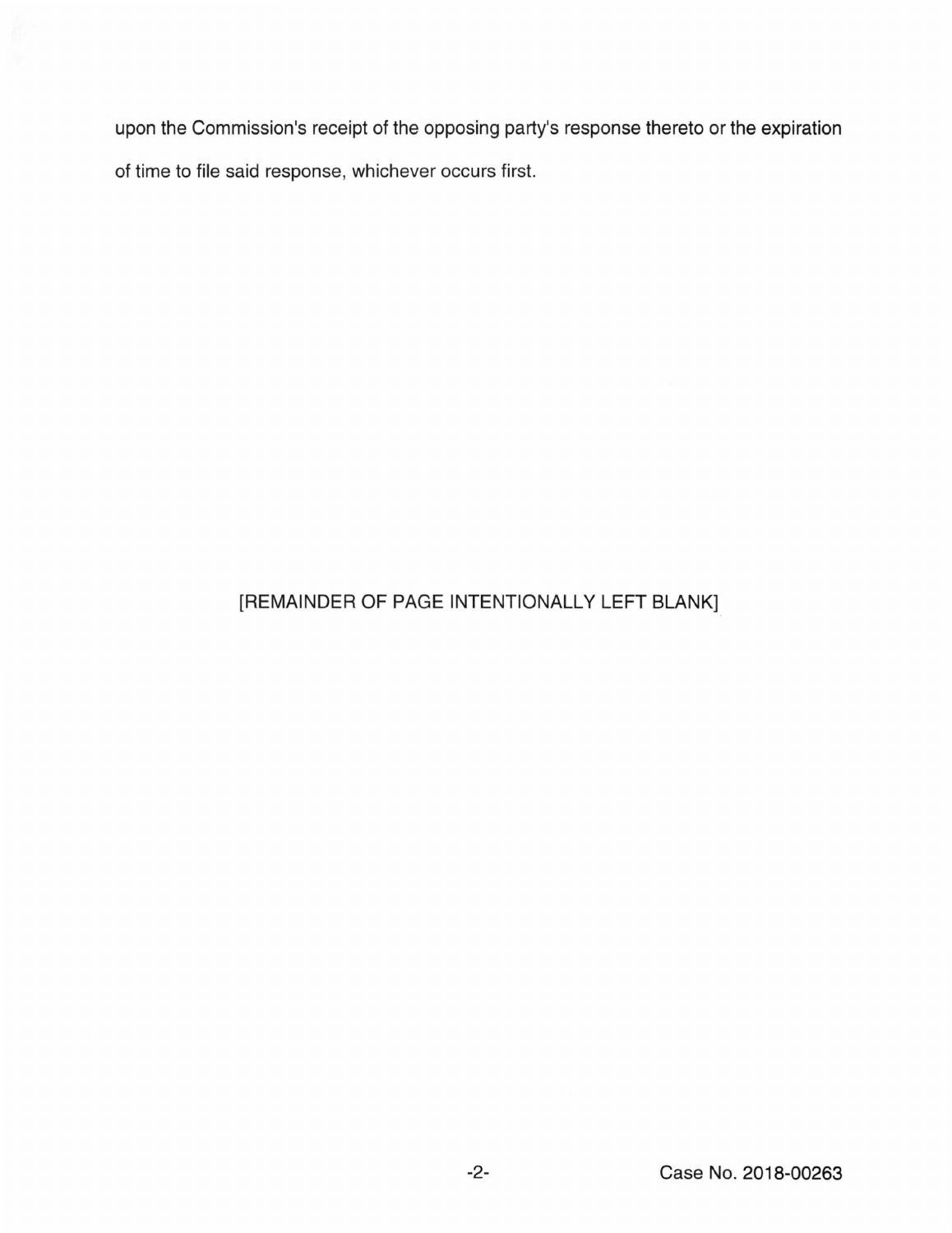By the Commission



ATTEST:

<u>Luve R. Punso</u>

Case No. 2018-00263